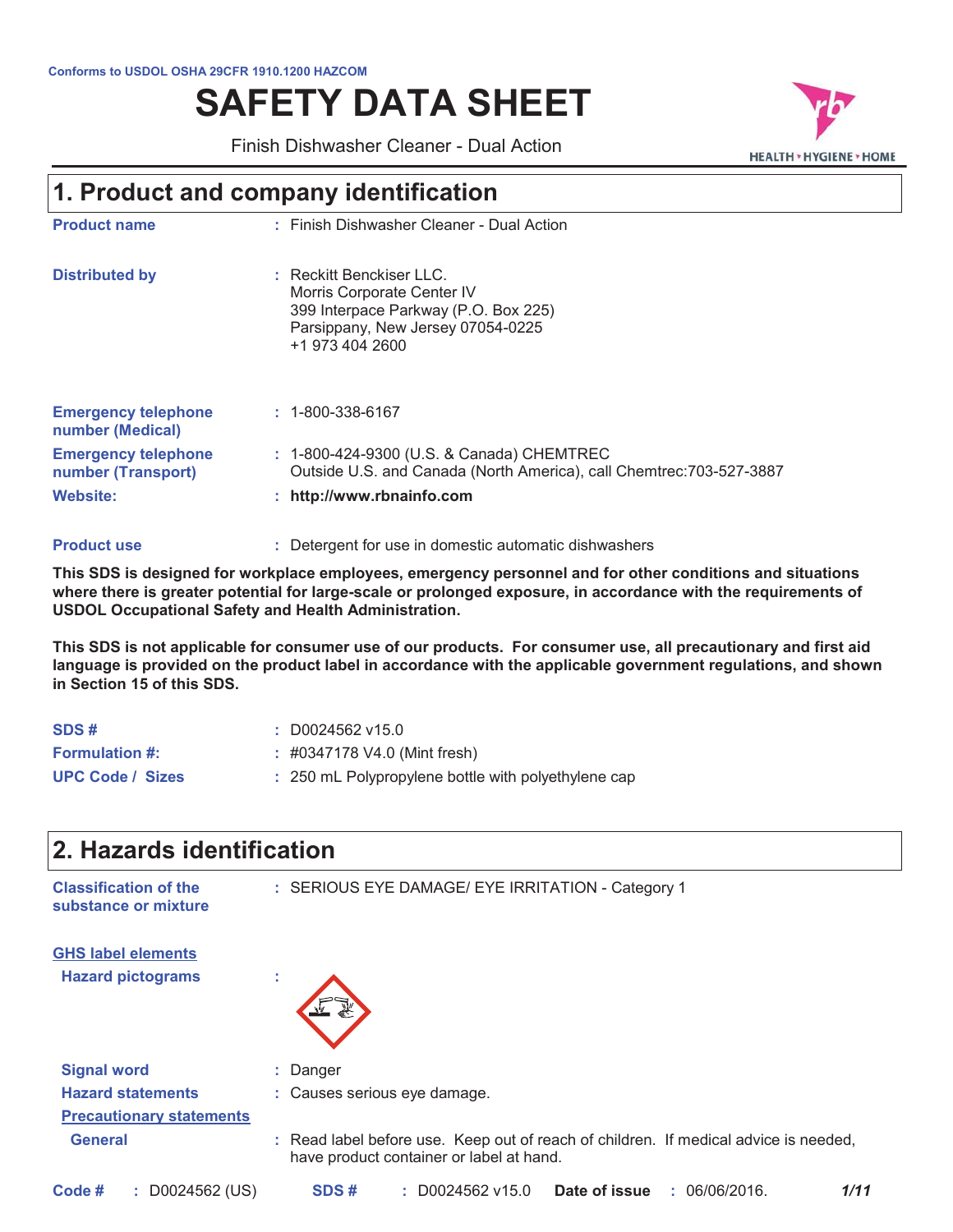### 2. Hazards identification

| <b>Prevention</b>                          | : Wear eye or face protection. Wash hands thoroughly after handling.                                                                                                                    |
|--------------------------------------------|-----------------------------------------------------------------------------------------------------------------------------------------------------------------------------------------|
| <b>Response</b>                            | : IF IN EYES: Rinse cautiously with water for several minutes. Remove contact lenses, if<br>present and easy to do. Continue rinsing. Immediately call a POISON CENTER or<br>physician. |
| <b>Storage</b>                             | : Not applicable.                                                                                                                                                                       |
| <b>Disposal</b>                            | : Not applicable.                                                                                                                                                                       |
| <b>Supplemental label</b><br>elements      | : None known.                                                                                                                                                                           |
| <b>Hazards not otherwise</b><br>classified | : None known.                                                                                                                                                                           |

### 3. Composition/information on ingredients

| Substance/mixture<br>Mixture              |                       |                       |
|-------------------------------------------|-----------------------|-----------------------|
| Ingredient name                           | $\frac{9}{6}$         | <b>CAS number</b>     |
| Citric acid<br>Isotridecanol, ethoxylated | $15 - 30$<br>$5 - 10$ | 77-92-9<br>69011-36-5 |

Any concentration shown as a range is to protect confidentiality or is due to batch variation.

There are no additional ingredients present which, within the current knowledge of the supplier and in the concentrations applicable, are classified as hazardous to health or the environment and hence require reporting in this section.

#### 4. First aid measures

#### **Description of necessary first aid measures**

| <b>Eye contact</b>  | : Get medical attention immediately. Call a poison center or physician. Immediately flush<br>eyes with plenty of water, occasionally lifting the upper and lower eyelids. Check for and<br>remove any contact lenses. Continue to rinse for at least 10 minutes. Chemical burns<br>must be treated promptly by a physician.                                                                                                                                                                                                                                                                                                                                                                                                                                                                                                                                                         |
|---------------------|-------------------------------------------------------------------------------------------------------------------------------------------------------------------------------------------------------------------------------------------------------------------------------------------------------------------------------------------------------------------------------------------------------------------------------------------------------------------------------------------------------------------------------------------------------------------------------------------------------------------------------------------------------------------------------------------------------------------------------------------------------------------------------------------------------------------------------------------------------------------------------------|
| <b>Inhalation</b>   | : Get medical attention immediately. Call a poison center or physician. Remove victim to<br>fresh air and keep at rest in a position comfortable for breathing. If it is suspected that<br>fumes are still present, the rescuer should wear an appropriate mask or self-contained<br>breathing apparatus. If not breathing, if breathing is irregular or if respiratory arrest<br>occurs, provide artificial respiration or oxygen by trained personnel. It may be<br>dangerous to the person providing aid to give mouth-to-mouth resuscitation. If<br>unconscious, place in recovery position and get medical attention immediately. Maintain<br>an open airway. Loosen tight clothing such as a collar, tie, belt or waistband.                                                                                                                                                  |
| <b>Skin contact</b> | : Get medical attention immediately. Call a poison center or physician. Wash<br>contaminated skin with soap and water. Remove contaminated clothing and shoes.<br>Wash contaminated clothing thoroughly with water before removing it, or wear gloves.<br>Continue to rinse for at least 10 minutes. Chemical burns must be treated promptly by a<br>physician. Wash clothing before reuse. Clean shoes thoroughly before reuse.                                                                                                                                                                                                                                                                                                                                                                                                                                                    |
| <b>Ingestion</b>    | : Get medical attention immediately. Call a poison center or physician. Wash out mouth<br>with water. Remove dentures if any. Remove victim to fresh air and keep at rest in a<br>position comfortable for breathing. If material has been swallowed and the exposed<br>person is conscious, give small quantities of water to drink. Stop if the exposed person<br>feels sick as vomiting may be dangerous. Do not induce vomiting unless directed to do<br>so by medical personnel. If vomiting occurs, the head should be kept low so that vomit<br>does not enter the lungs. Chemical burns must be treated promptly by a physician.<br>Never give anything by mouth to an unconscious person. If unconscious, place in<br>recovery position and get medical attention immediately. Maintain an open airway.<br>Loosen tight clothing such as a collar, tie, belt or waistband. |

 $2/11$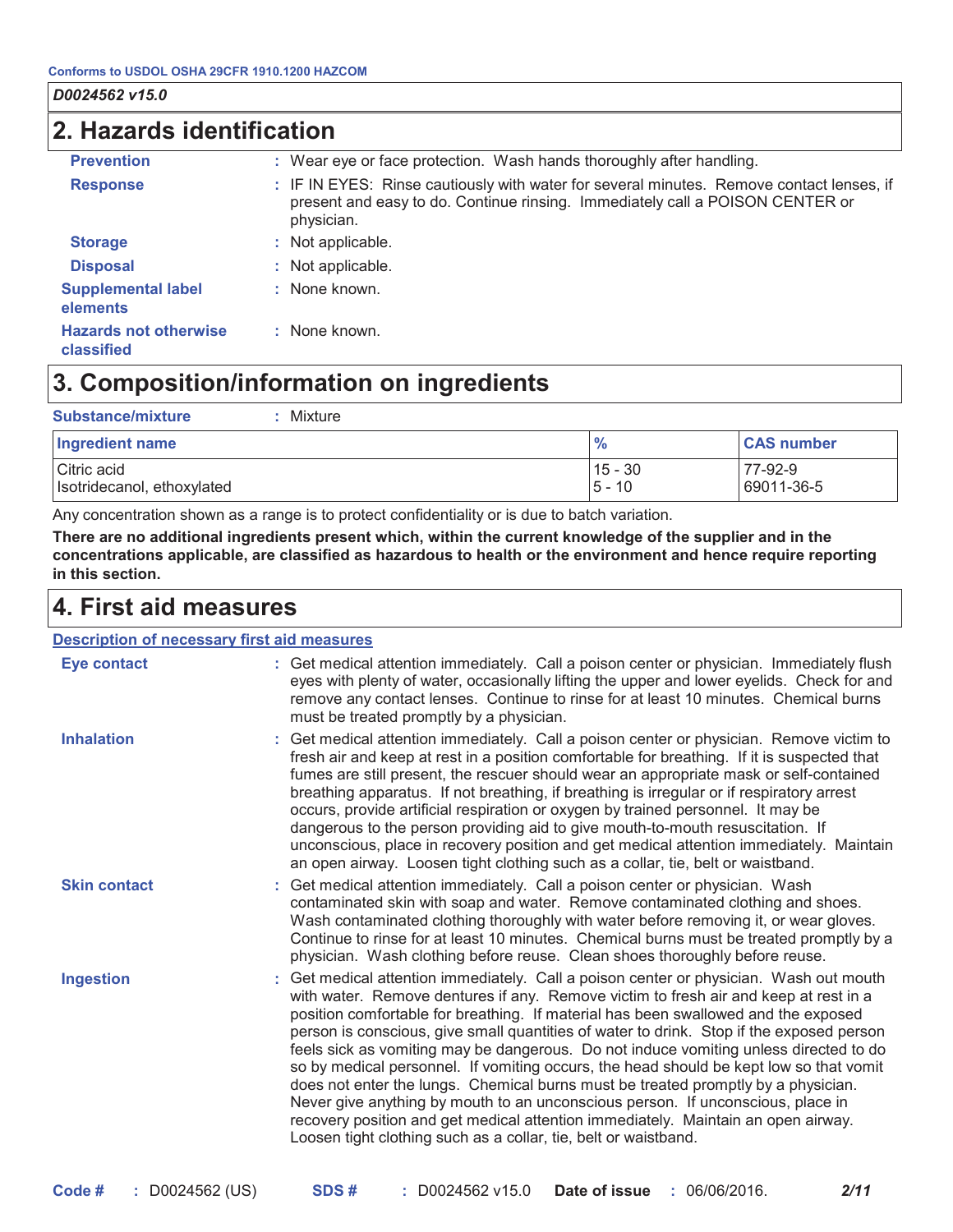#### 4. First aid measures

| Most important symptoms/effects, acute and delayed |                                                                                                                                                                                                                                                                                                                                                                                                                 |
|----------------------------------------------------|-----------------------------------------------------------------------------------------------------------------------------------------------------------------------------------------------------------------------------------------------------------------------------------------------------------------------------------------------------------------------------------------------------------------|
| <b>Potential acute health effects</b>              |                                                                                                                                                                                                                                                                                                                                                                                                                 |
| <b>Eye contact</b>                                 | : Causes serious eye damage.                                                                                                                                                                                                                                                                                                                                                                                    |
| <b>Inhalation</b>                                  | May give off gas, vapor or dust that is very irritating or corrosive to the respiratory<br>system.                                                                                                                                                                                                                                                                                                              |
| <b>Skin contact</b>                                | : No known significant effects or critical hazards.                                                                                                                                                                                                                                                                                                                                                             |
| <b>Ingestion</b>                                   | : May cause burns to mouth, throat and stomach.                                                                                                                                                                                                                                                                                                                                                                 |
| Over-exposure signs/symptoms                       |                                                                                                                                                                                                                                                                                                                                                                                                                 |
| <b>Eye contact</b>                                 | : Adverse symptoms may include the following:<br>pain<br>watering<br>redness                                                                                                                                                                                                                                                                                                                                    |
| <b>Inhalation</b>                                  | : No specific data.                                                                                                                                                                                                                                                                                                                                                                                             |
| <b>Skin contact</b>                                | : Adverse symptoms may include the following:<br>pain or irritation<br>redness<br>blistering may occur                                                                                                                                                                                                                                                                                                          |
| <b>Ingestion</b>                                   | : Adverse symptoms may include the following:<br>stomach pains                                                                                                                                                                                                                                                                                                                                                  |
|                                                    | Indication of immediate medical attention and special treatment needed, if necessary                                                                                                                                                                                                                                                                                                                            |
| <b>Notes to physician</b>                          | : Treat symptomatically. Contact poison treatment specialist immediately if large<br>quantities have been ingested or inhaled.                                                                                                                                                                                                                                                                                  |
| <b>Specific treatments</b>                         | : No specific treatment.                                                                                                                                                                                                                                                                                                                                                                                        |
| <b>Protection of first-aiders</b>                  | : No action shall be taken involving any personal risk or without suitable training. If it is<br>suspected that fumes are still present, the rescuer should wear an appropriate mask or<br>self-contained breathing apparatus. It may be dangerous to the person providing aid to<br>give mouth-to-mouth resuscitation. Wash contaminated clothing thoroughly with water<br>before removing it, or wear gloves. |

#### See toxicological information (Section 11)

### 5. Fire-fighting measures

| <b>Extinguishing media</b>                             |                                                                                                                                                                                                     |
|--------------------------------------------------------|-----------------------------------------------------------------------------------------------------------------------------------------------------------------------------------------------------|
| <b>Suitable extinguishing</b><br>media                 | : Use an extinguishing agent suitable for the surrounding fire.                                                                                                                                     |
| <b>Unsuitable extinguishing</b><br>media               | : None known.                                                                                                                                                                                       |
| <b>Specific hazards arising</b><br>from the chemical   | : In a fire or if heated, a pressure increase will occur and the container may burst.                                                                                                               |
| <b>Hazardous thermal</b><br>decomposition products     | : Decomposition products may include the following materials:<br>carbon dioxide<br>carbon monoxide                                                                                                  |
| <b>Special protective actions</b><br>for fire-fighters | : Promptly isolate the scene by removing all persons from the vicinity of the incident if<br>there is a fire. No action shall be taken involving any personal risk or without suitable<br>training. |
| : D0024562 (US)<br>Code #                              | Date of issue<br>SDS#<br>$: $ D0024562 v15.0<br>: 06/06/2016.<br>3/11                                                                                                                               |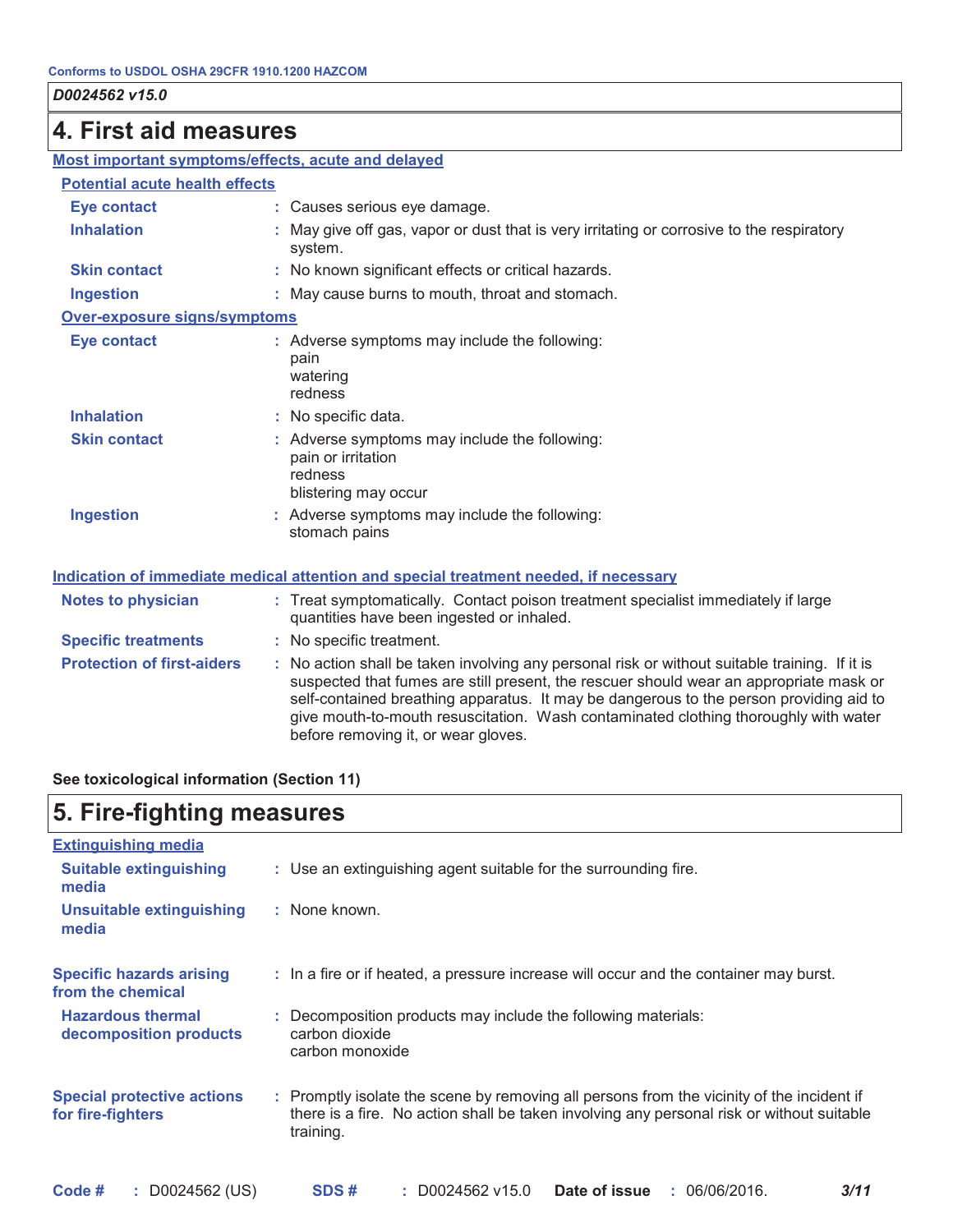#### 5. Fire-fighting measures

**Special protective** equipment for fire-fighters : Fire-fighters should wear appropriate protective equipment and self-contained breathing apparatus (SCBA) with a full face-piece operated in positive pressure mode.

#### 6. Accidental release measures

#### Personal precautions, protective equipment and emergency procedures

| For non-emergency<br>personnel                        | : No action shall be taken involving any personal risk or without suitable training.<br>Evacuate surrounding areas. Keep unnecessary and unprotected personnel from<br>entering. Do not touch or walk through spilled material. Do not breathe vapor or mist.<br>Provide adequate ventilation. Wear appropriate respirator when ventilation is<br>inadequate. Put on appropriate personal protective equipment.                                                                                                                                                                                                                                                                                                                                                                                                           |
|-------------------------------------------------------|---------------------------------------------------------------------------------------------------------------------------------------------------------------------------------------------------------------------------------------------------------------------------------------------------------------------------------------------------------------------------------------------------------------------------------------------------------------------------------------------------------------------------------------------------------------------------------------------------------------------------------------------------------------------------------------------------------------------------------------------------------------------------------------------------------------------------|
|                                                       | For emergency responders : If specialised clothing is required to deal with the spillage, take note of any information<br>in Section 8 on suitable and unsuitable materials. See also the information in "For non-<br>emergency personnel".                                                                                                                                                                                                                                                                                                                                                                                                                                                                                                                                                                               |
| <b>Environmental precautions</b>                      | : Avoid dispersal of spilled material and runoff and contact with soil, waterways, drains<br>and sewers. Inform the relevant authorities if the product has caused environmental<br>pollution (sewers, waterways, soil or air).                                                                                                                                                                                                                                                                                                                                                                                                                                                                                                                                                                                           |
| Methods and materials for containment and cleaning up |                                                                                                                                                                                                                                                                                                                                                                                                                                                                                                                                                                                                                                                                                                                                                                                                                           |
| <b>Small spill</b>                                    | : Stop leak if without risk. Move containers from spill area. Dilute with water and mop up<br>if water-soluble. Alternatively, or if water-insoluble, absorb with an inert dry material and<br>place in an appropriate waste disposal container. Dispose of via a licensed waste<br>disposal contractor.                                                                                                                                                                                                                                                                                                                                                                                                                                                                                                                  |
| <b>Large spill</b>                                    | : Stop leak if without risk. Move containers from spill area. Approach release from<br>upwind. Prevent entry into sewers, water courses, basements or confined areas. Wash<br>spillages into an effluent treatment plant or proceed as follows. Contain and collect<br>spillage with non-combustible, absorbent material e.g. sand, earth, vermiculite or<br>diatomaceous earth and place in container for disposal according to local regulations<br>(see Section 13). The spilled material may be neutralized with sodium carbonate,<br>sodium bicarbonate or sodium hydroxide. Dispose of via a licensed waste disposal<br>contractor. Contaminated absorbent material may pose the same hazard as the spilled<br>product. Note: see Section 1 for emergency contact information and Section 13 for<br>waste disposal. |
|                                                       |                                                                                                                                                                                                                                                                                                                                                                                                                                                                                                                                                                                                                                                                                                                                                                                                                           |

### 7. Handling and storage

| <b>Precautions for safe handling</b>                                             |                                                                                                                                                                                                                                                                                                                                                                                                                                                                                                                                                                                                                                           |
|----------------------------------------------------------------------------------|-------------------------------------------------------------------------------------------------------------------------------------------------------------------------------------------------------------------------------------------------------------------------------------------------------------------------------------------------------------------------------------------------------------------------------------------------------------------------------------------------------------------------------------------------------------------------------------------------------------------------------------------|
| <b>Protective measures</b>                                                       | : Put on appropriate personal protective equipment (see Section 8). Do not get in eyes or<br>on skin or clothing. Do not breathe vapor or mist. Do not ingest. If during normal use<br>the material presents a respiratory hazard, use only with adequate ventilation or wear<br>appropriate respirator. Keep in the original container or an approved alternative made<br>from a compatible material, kept tightly closed when not in use. Keep away from alkalis.<br>Empty containers retain product residue and can be hazardous. Do not reuse container.                                                                              |
| <b>Conditions for safe storage,</b><br>including any<br><b>incompatibilities</b> | : Do not store above the following temperature: $40^{\circ}$ C (104 $^{\circ}$ F). Store in accordance with<br>local regulations. Store in original container protected from direct sunlight in a dry, cool<br>and well-ventilated area, away from incompatible materials (see Section 10) and food<br>and drink. Store locked up. Separate from alkalis. Keep container tightly closed and<br>sealed until ready for use. Containers that have been opened must be carefully<br>resealed and kept upright to prevent leakage. Do not store in unlabeled containers.<br>Use appropriate containment to avoid environmental contamination. |

 $4/11$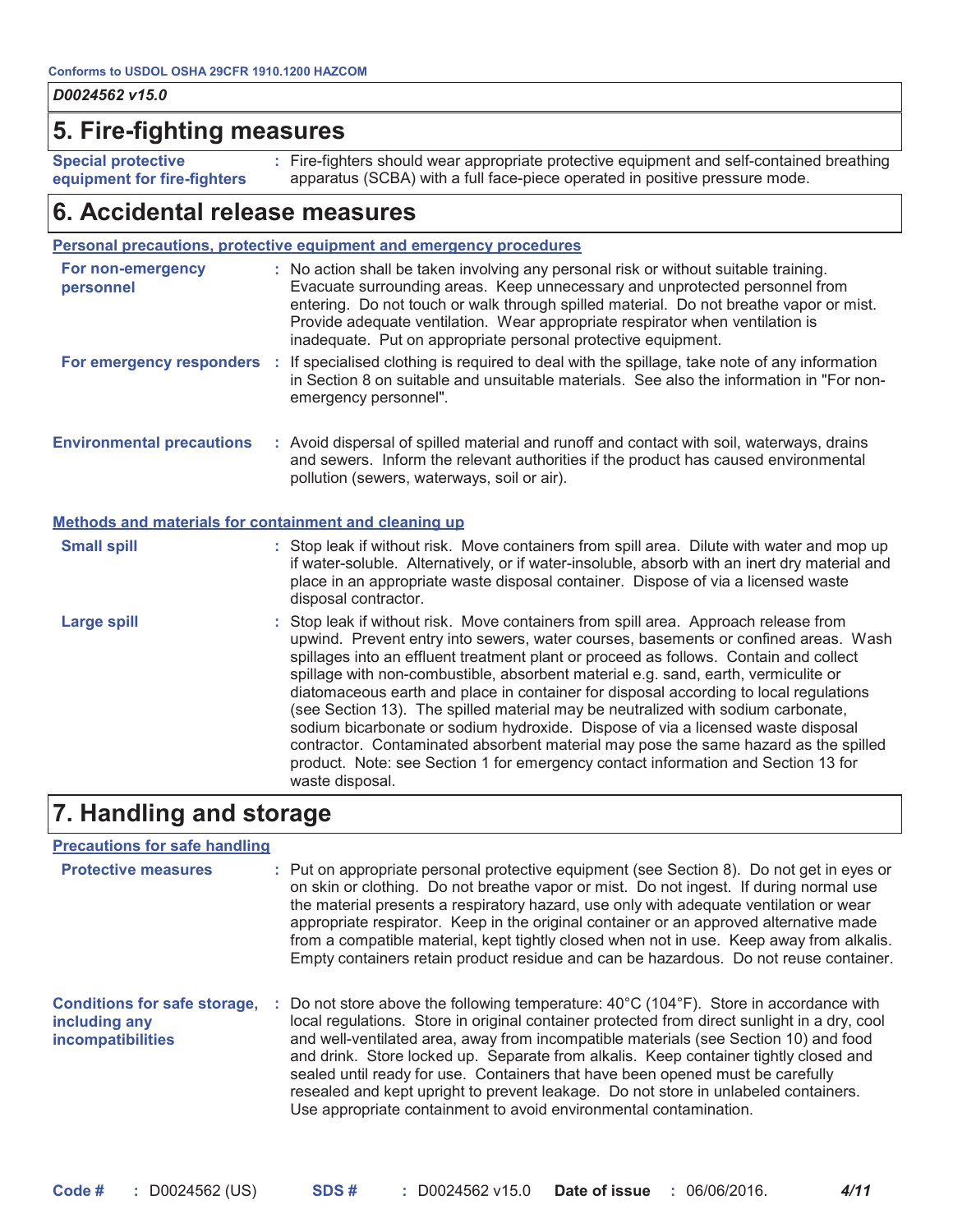### 8. Exposure controls/personal protection

#### **Control**

#### **Occupational exposure limits**

| Not applicable.                            |                                                                                                                                                                                                                                                                                                                                                                                                                                                                                                                                                                                                                        |  |
|--------------------------------------------|------------------------------------------------------------------------------------------------------------------------------------------------------------------------------------------------------------------------------------------------------------------------------------------------------------------------------------------------------------------------------------------------------------------------------------------------------------------------------------------------------------------------------------------------------------------------------------------------------------------------|--|
| <b>Appropriate engineering</b><br>controls | : If user operations generate dust, fumes, gas, vapor or mist, use process enclosures,<br>local exhaust ventilation or other engineering controls to keep worker exposure to<br>airborne contaminants below any recommended or statutory limits.                                                                                                                                                                                                                                                                                                                                                                       |  |
| <b>Environmental exposure</b><br>controls  | : Emissions from ventilation or work process equipment should be checked to ensure<br>they comply with the requirements of environmental protection legislation. In some<br>cases, fume scrubbers, filters or engineering modifications to the process equipment<br>will be necessary to reduce emissions to acceptable levels.                                                                                                                                                                                                                                                                                        |  |
| <b>Individual protection measures</b>      |                                                                                                                                                                                                                                                                                                                                                                                                                                                                                                                                                                                                                        |  |
| <b>Hygiene measures</b>                    | : Wash hands, forearms and face thoroughly after handling chemical products, before<br>eating, smoking and using the lavatory and at the end of the working period.<br>Appropriate techniques should be used to remove potentially contaminated clothing.<br>Wash contaminated clothing before reusing. Ensure that eyewash stations and safety<br>showers are close to the workstation location.                                                                                                                                                                                                                      |  |
| <b>Eye/face protection</b>                 | : Safety eyewear complying with an approved standard should be used when a risk<br>assessment indicates this is necessary to avoid exposure to liquid splashes, mists,<br>gases or dusts. If contact is possible, the following protection should be worn, unless<br>the assessment indicates a higher degree of protection: chemical splash goggles and/<br>or face shield. If inhalation hazards exist, a full-face respirator may be required instead.                                                                                                                                                              |  |
| <b>Skin protection</b>                     |                                                                                                                                                                                                                                                                                                                                                                                                                                                                                                                                                                                                                        |  |
| <b>Hand protection</b>                     | : Chemical-resistant, impervious gloves complying with an approved standard should be<br>worn at all times when handling chemical products if a risk assessment indicates this is<br>necessary. Considering the parameters specified by the glove manufacturer, check<br>during use that the gloves are still retaining their protective properties. It should be<br>noted that the time to breakthrough for any glove material may be different for different<br>glove manufacturers. In the case of mixtures, consisting of several substances, the<br>protection time of the gloves cannot be accurately estimated. |  |
| <b>Body protection</b>                     | : Personal protective equipment for the body should be selected based on the task being<br>performed and the risks involved and should be approved by a specialist before<br>handling this product.                                                                                                                                                                                                                                                                                                                                                                                                                    |  |
| <b>Other skin protection</b>               | : Appropriate footwear and any additional skin protection measures should be selected<br>based on the task being performed and the risks involved and should be approved by a<br>specialist before handling this product.                                                                                                                                                                                                                                                                                                                                                                                              |  |
| <b>Respiratory protection</b>              | : Use a properly fitted, air-purifying or air-fed respirator complying with an approved<br>standard if a risk assessment indicates this is necessary. Respirator selection must be<br>based on known or anticipated exposure levels, the hazards of the product and the safe<br>working limits of the selected respirator.                                                                                                                                                                                                                                                                                             |  |
|                                            |                                                                                                                                                                                                                                                                                                                                                                                                                                                                                                                                                                                                                        |  |

## 9. Physical and chemical properties

| <b>Appearance</b>     |                                   |
|-----------------------|-----------------------------------|
| <b>Physical state</b> | : Liquid.                         |
| <b>Color</b>          | : Blue.<br>Yellow.                |
| <b>Odor</b>           | : Characteristic.                 |
| <b>Odor threshold</b> | : Not available.                  |
| pH                    | : $1.5$ [Conc. (% w/w): $100\%$ ] |
| <b>Melting point</b>  | : Not available.                  |
|                       |                                   |
|                       |                                   |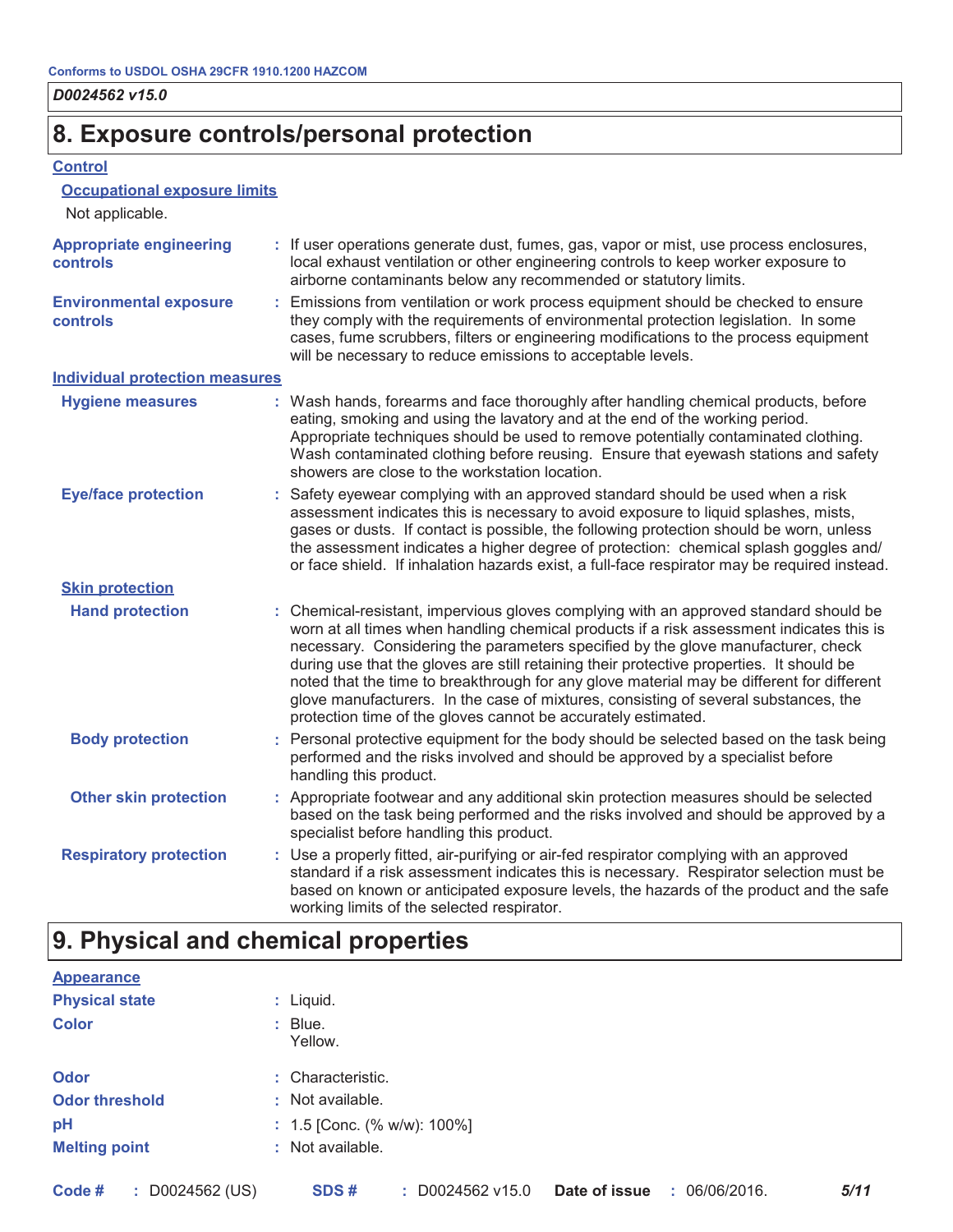### 9. Physical and chemical properties

| <b>Boiling point</b>                              | : <100°C (<212°F) |
|---------------------------------------------------|-------------------|
| <b>Flash point</b>                                | Not available.    |
| <b>Evaporation rate</b>                           | Not available.    |
| <b>Flammability (solid, gas)</b>                  | Not available.    |
| Lower and upper explosive<br>(flammable) limits   | Not available.    |
| <b>Vapor pressure</b>                             | Not available.    |
| <b>Vapor density</b>                              | Not available.    |
| <b>Relative density</b>                           | Not available.    |
| <b>Solubility</b>                                 | Not available.    |
| <b>Partition coefficient: n-</b><br>octanol/water | Not available.    |
| <b>Auto-ignition temperature</b>                  | Not available.    |
| <b>Decomposition temperature</b>                  | Not available.    |
| <b>Viscosity</b>                                  | Not available.    |
|                                                   |                   |

### 10. Stability and reactivity

| <b>Reactivity</b>                                   | : No specific test data related to reactivity available for this product or its ingredients.                                                                                         |
|-----------------------------------------------------|--------------------------------------------------------------------------------------------------------------------------------------------------------------------------------------|
| <b>Chemical stability</b>                           | : The product is stable.                                                                                                                                                             |
| <b>Possibility of hazardous</b><br><b>reactions</b> | : Under normal conditions of storage and use, hazardous reactions will not occur.                                                                                                    |
| <b>Conditions to avoid</b>                          | : No specific data.                                                                                                                                                                  |
| Incompatible materials                              | : Attacks many metals producing extremely flammable hydrogen gas which can form<br>explosive mixtures with air.<br>Reactive or incompatible with the following materials:<br>alkalis |
| <b>Hazardous decomposition</b><br>products          | : Under normal conditions of storage and use, hazardous decomposition products should<br>not be produced.                                                                            |

### 11. Toxicological information

#### Information on toxicological effects

#### **Acute toxicity**

| <b>Product/ingredient name</b>            | <b>Result</b>                           | <b>Species</b>       | <b>Dose</b>                         | <b>Exposure</b> |
|-------------------------------------------|-----------------------------------------|----------------------|-------------------------------------|-----------------|
| Citric acid<br>Isotridecanol, ethoxylated | ILD50 Oral<br>ILD50 Dermal<br>LD50 Oral | Rat<br>Rabbit<br>Rat | $3$ g/kg<br>2001 mg/kg<br>500 mg/kg |                 |

#### **Irritation/Corrosion**

| <b>Product/ingredient name</b> | <b>Result</b>              | <b>Species</b> | <b>Score</b> | <b>Exposure</b>            | <b>Observation</b>       |
|--------------------------------|----------------------------|----------------|--------------|----------------------------|--------------------------|
| Citric acid                    | Eyes - Severe irritant     | Rabbit         |              | 24 hours 750<br>Micrograms |                          |
|                                | Skin - Mild irritant       | Rabbit         |              | 24 hours 500<br>milligrams |                          |
|                                | l Skin - Moderate irritant | Rabbit         |              | 0.5 Mililiters             | $\overline{\phantom{a}}$ |

**Sensitization** 

Not available.

**Mutagenicity**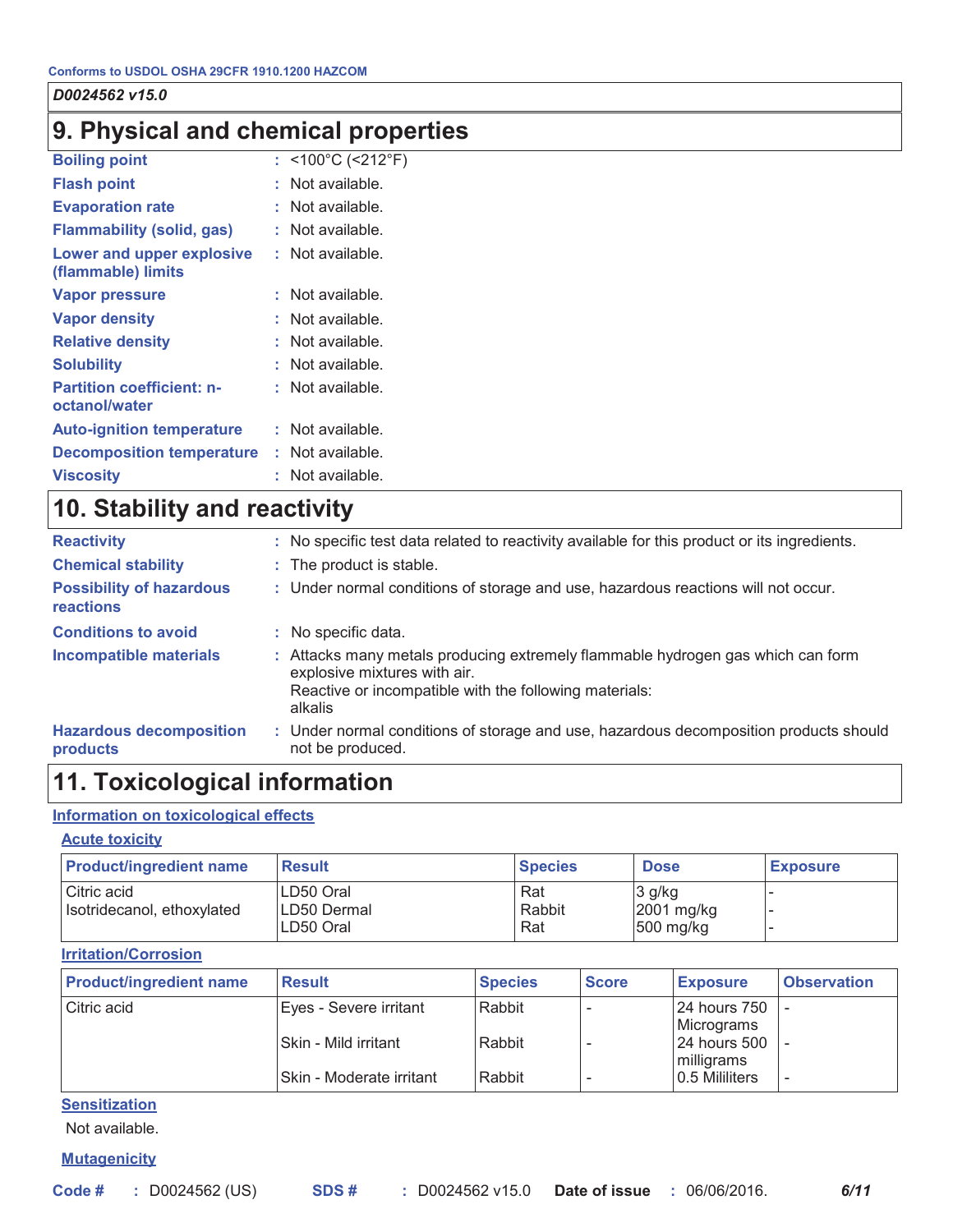| 11. Toxicological information                                               |                                                                                                        |
|-----------------------------------------------------------------------------|--------------------------------------------------------------------------------------------------------|
| Not available.                                                              |                                                                                                        |
| <b>Carcinogenicity</b>                                                      |                                                                                                        |
| Not available.                                                              |                                                                                                        |
| <b>Reproductive toxicity</b>                                                |                                                                                                        |
| Not available.                                                              |                                                                                                        |
| <b>Teratogenicity</b><br>Not available.                                     |                                                                                                        |
| <b>Specific target organ toxicity (single exposure)</b><br>Not available.   |                                                                                                        |
| <b>Specific target organ toxicity (repeated exposure)</b><br>Not available. |                                                                                                        |
| <b>Aspiration hazard</b><br>Not available.                                  |                                                                                                        |
| Information on the likely<br>routes of exposure                             | : Not available.                                                                                       |
| <b>Potential acute health effects</b>                                       |                                                                                                        |
| <b>Eye contact</b>                                                          | : Causes serious eye damage.                                                                           |
| <b>Inhalation</b>                                                           | May give off gas, vapor or dust that is very irritating or corrosive to the respiratory<br>system.     |
| <b>Skin contact</b>                                                         | : No known significant effects or critical hazards.                                                    |
| <b>Ingestion</b>                                                            | : May cause burns to mouth, throat and stomach.                                                        |
|                                                                             | Symptoms related to the physical, chemical and toxicological characteristics                           |
| <b>Eye contact</b>                                                          | : Adverse symptoms may include the following:                                                          |
|                                                                             | pain<br>watering<br>redness                                                                            |
| <b>Inhalation</b>                                                           | : No specific data.                                                                                    |
| <b>Skin contact</b>                                                         | : Adverse symptoms may include the following:<br>pain or irritation<br>redness<br>blistering may occur |
| <b>Ingestion</b>                                                            | : Adverse symptoms may include the following:<br>stomach pains                                         |
|                                                                             | Delayed and immediate effects and also chronic effects from short and long term exposure               |
| <b>Short term exposure</b>                                                  |                                                                                                        |
| <b>Potential immediate</b><br>effects                                       | : Not available.                                                                                       |
| <b>Potential delayed effects</b>                                            | : Not available.                                                                                       |
| Long term exposure                                                          |                                                                                                        |
| <b>Potential immediate</b><br>effects                                       | : Not available.                                                                                       |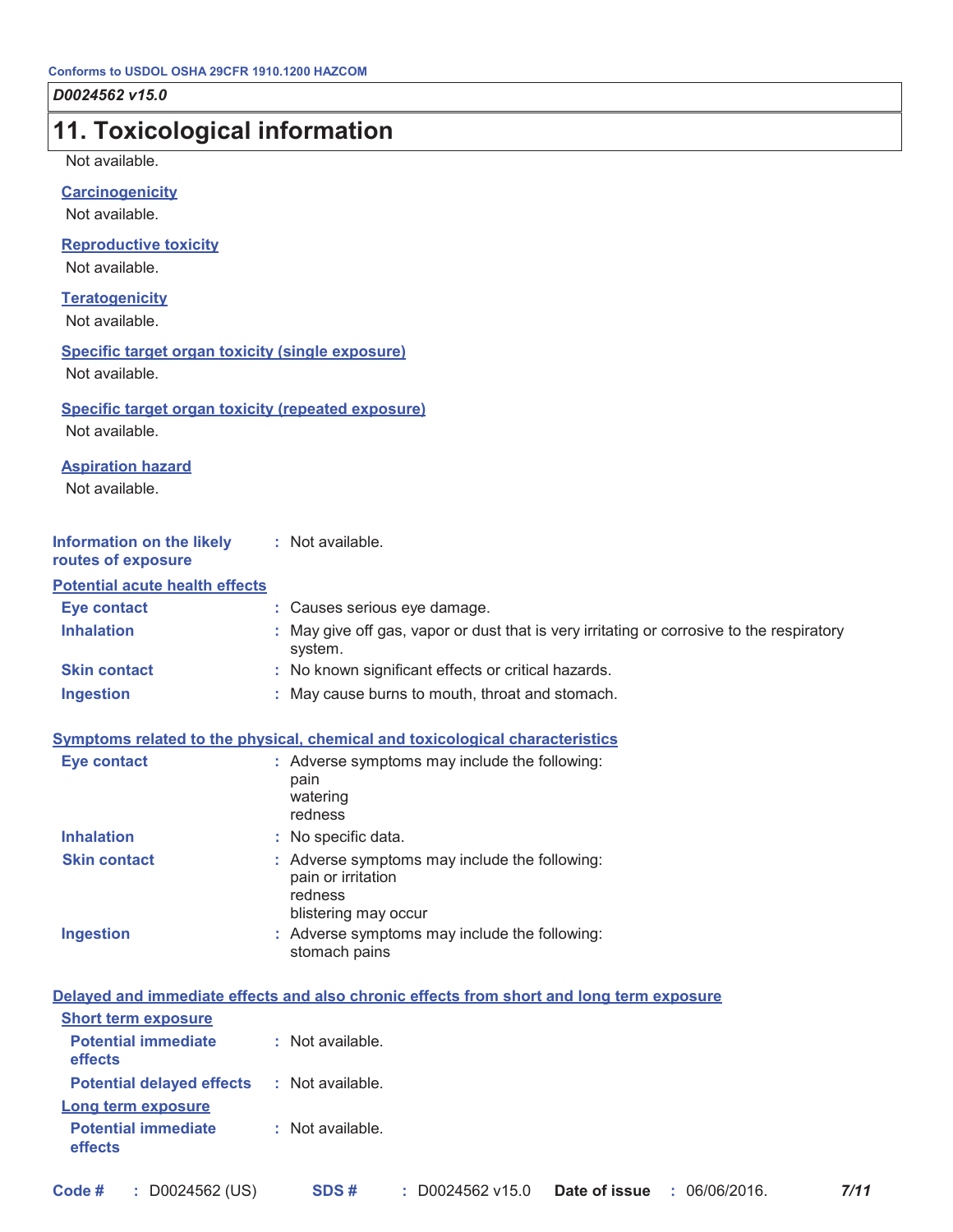### 11. Toxicological information

| <b>Potential delayed effects</b> |  | Not available |
|----------------------------------|--|---------------|
|----------------------------------|--|---------------|

**Potential chronic health effects** 

Not available.

| <b>General</b>               | : No known significant effects or critical hazards. |
|------------------------------|-----------------------------------------------------|
| <b>Carcinogenicity</b>       | : No known significant effects or critical hazards. |
| <b>Mutagenicity</b>          | : No known significant effects or critical hazards. |
| <b>Teratogenicity</b>        | : No known significant effects or critical hazards. |
| <b>Developmental effects</b> | : No known significant effects or critical hazards. |
| <b>Fertility effects</b>     | : No known significant effects or critical hazards. |

#### **Numerical measures of toxicity**

| <b>Acute toxicity estimates</b> |                               |  |  |  |
|---------------------------------|-------------------------------|--|--|--|
| Route                           | <b>ATE</b> value              |  |  |  |
| Oral<br>Dermal                  | 5263.2 mg/kg<br>30784.6 mg/kg |  |  |  |

### 12. Ecological information

#### **Toxicity**

| <b>Product/ingredient name</b> | <b>Result</b>                       | <b>Species</b>                                    | <b>Exposure</b> |
|--------------------------------|-------------------------------------|---------------------------------------------------|-----------------|
| Citric acid                    | Acute LC50 160000 µg/l Marine water | Crustaceans - Carcinus maenas - 48 hours<br>Adult |                 |

#### **Persistence and degradability**

Not available.

#### **Bioaccumulative potential**

| <b>Product/ingredient name</b> | $\mathsf{Loa}\mathsf{P}_{\mathsf{ow}}$ | <b>BCF</b> | <b>Potential</b> |
|--------------------------------|----------------------------------------|------------|------------------|
| Citric acid                    | -1.8                                   |            | low              |
| Isotridecanol, ethoxylated     | $\overline{\phantom{a}}$               | 232.5      | low              |

| <b>Mobility in soil</b>                                 |                                                                                                       |
|---------------------------------------------------------|-------------------------------------------------------------------------------------------------------|
| <b>Soil/water partition</b><br><b>coefficient (Koc)</b> | : Not available.                                                                                      |
| <b>Other adverse effects</b>                            | : No known significant effects or critical hazards.                                                   |
|                                                         | Release of large quantities into water may cause a pH-change resulting<br>in danger for aquatic life. |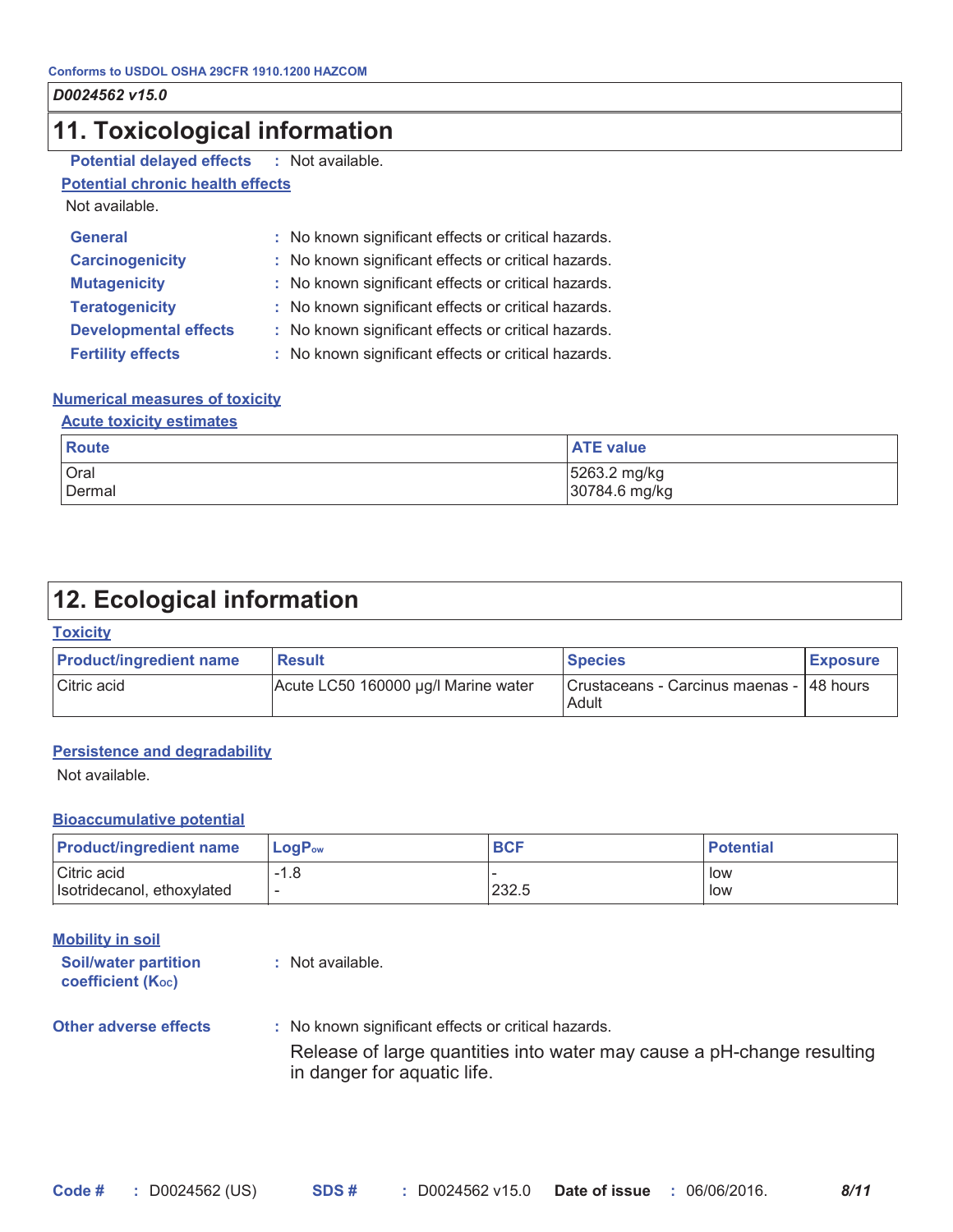### **13. Disposal considerations**

**Disposal methods** 

: The generation of waste should be avoided or minimized wherever possible. Disposal of this product, solutions and any by-products should at all times comply with the requirements of environmental protection and waste disposal legislation and any regional local authority requirements. Dispose of surplus and non-recyclable products via a licensed waste disposal contractor. Waste should not be disposed of untreated to the sewer unless fully compliant with the requirements of all authorities with jurisdiction. Waste packaging should be recycled. Incineration or landfill should only be considered when recycling is not feasible. This material and its container must be disposed of in a safe way. Care should be taken when handling emptied containers that have not been cleaned or rinsed out. Empty containers or liners may retain some product residues. Avoid dispersal of spilled material and runoff and contact with soil, waterways, drains and sewers.

### **14. Transport information**

Not a DOT controlled material (United States). Not a TDG-controlled material. This preparation is not classified as dangerous according to international transport regulations (ADR/RID, IMDG or ICAO/IATA).

### 15. Regulatory information

| <b>J.S. Federal regulations</b><br>$: TSCA 8(a) PAIR: \alpha-hexylcinnamaldehyde$<br>TSCA 8(a) CDR Exempt/Partial exemption: Not determined<br>United States inventory (TSCA 8b): All components are listed or exempted. |              |                   |                                   |                       |                                         |                 |                                                 |                                                 |
|--------------------------------------------------------------------------------------------------------------------------------------------------------------------------------------------------------------------------|--------------|-------------------|-----------------------------------|-----------------------|-----------------------------------------|-----------------|-------------------------------------------------|-------------------------------------------------|
| <b>Clean Air Act Section 112</b><br>(b) Hazardous Air<br><b>Pollutants (HAPs)</b>                                                                                                                                        |              | : Not listed      |                                   |                       |                                         |                 |                                                 |                                                 |
| <b>Clean Air Act Section 602</b><br><b>Class I Substances</b>                                                                                                                                                            |              | : Not listed      |                                   |                       |                                         |                 |                                                 |                                                 |
| <b>Clean Air Act Section 602</b><br><b>Class II Substances</b>                                                                                                                                                           |              | : Not listed      |                                   |                       |                                         |                 |                                                 |                                                 |
| <b>DEA List I Chemicals</b><br>(Precursor Chemicals)                                                                                                                                                                     |              | : Not listed      |                                   |                       |                                         |                 |                                                 |                                                 |
| <b>DEA List II Chemicals</b><br><b>(Essential Chemicals)</b>                                                                                                                                                             | : Not listed |                   |                                   |                       |                                         |                 |                                                 |                                                 |
| <b>SARA 302/304</b><br><b>Composition/information on ingredients</b><br>No products were found.                                                                                                                          |              |                   |                                   |                       |                                         |                 |                                                 |                                                 |
| <b>SARA 304 RQ</b>                                                                                                                                                                                                       |              | : Not applicable. |                                   |                       |                                         |                 |                                                 |                                                 |
| <b>SARA 311/312</b>                                                                                                                                                                                                      |              |                   |                                   |                       |                                         |                 |                                                 |                                                 |
| <b>Classification</b>                                                                                                                                                                                                    |              |                   | : Immediate (acute) health hazard |                       |                                         |                 |                                                 |                                                 |
| <b>Composition/information on ingredients</b>                                                                                                                                                                            |              |                   |                                   |                       |                                         |                 |                                                 |                                                 |
| <b>Name</b>                                                                                                                                                                                                              |              |                   | $\frac{9}{6}$                     | <b>Fire</b><br>hazard | <b>Sudden</b><br>release of<br>pressure | <b>Reactive</b> | <b>Immediate</b><br>(acute)<br>health<br>hazard | <b>Delayed</b><br>(chronic)<br>health<br>hazard |
| Citric acid<br>Isotridecanol, ethoxylated                                                                                                                                                                                |              |                   | $15 - 30$<br>$5 - 10$             | No.<br>No.            | No.<br>No.                              | No.<br>No.      | Yes.<br>Yes.                                    | No.<br>No.                                      |

#### **State requlations**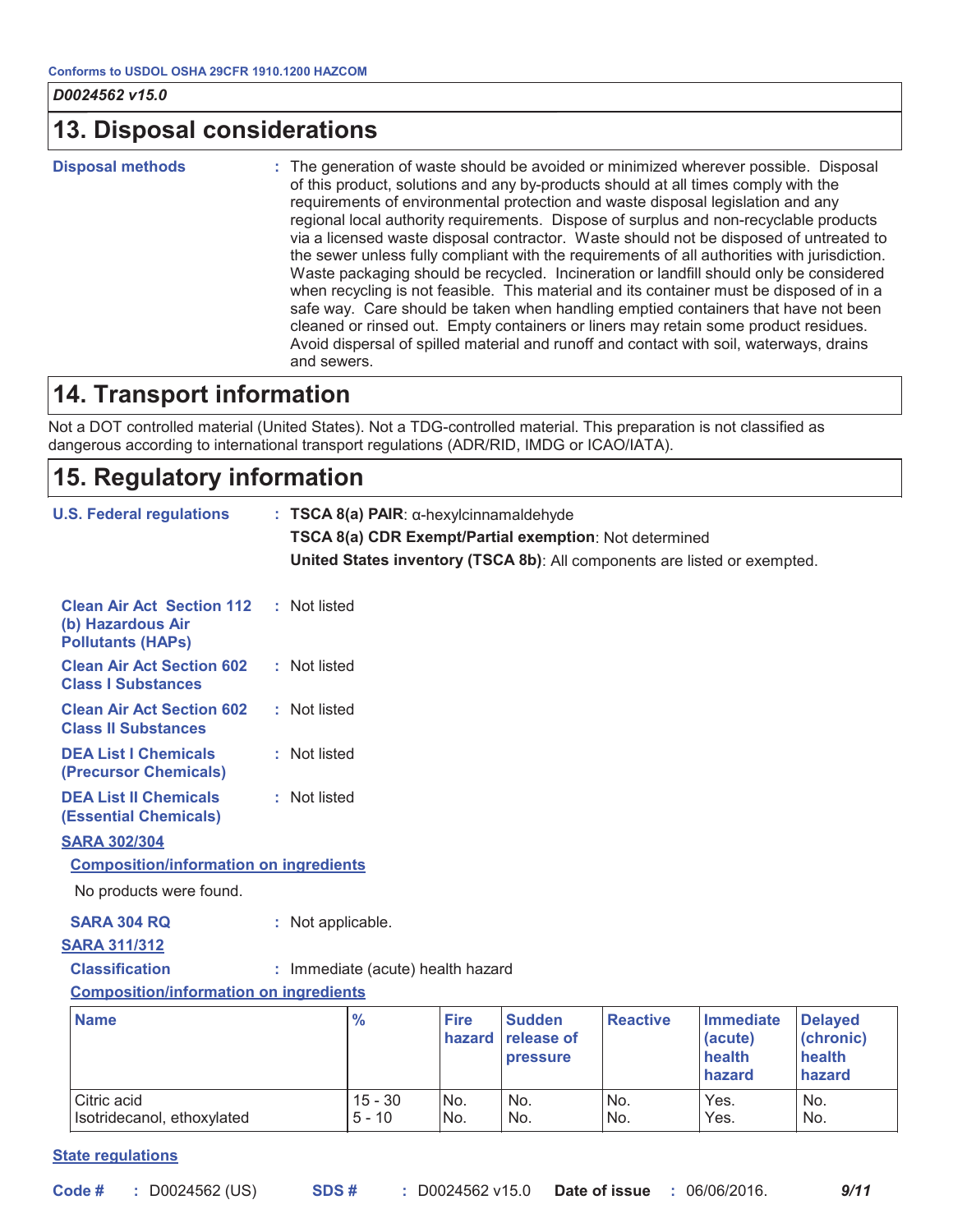| 15. Regulatory information    |                                                                                                                                                                                                          |  |  |
|-------------------------------|----------------------------------------------------------------------------------------------------------------------------------------------------------------------------------------------------------|--|--|
| <b>Massachusetts</b>          | : None of the components are listed.                                                                                                                                                                     |  |  |
| <b>New York</b>               | : None of the components are listed.                                                                                                                                                                     |  |  |
| <b>New Jersey</b>             | : None of the components are listed.                                                                                                                                                                     |  |  |
| <b>Pennsylvania</b>           | : None of the components are listed.                                                                                                                                                                     |  |  |
| <b>Canada</b>                 |                                                                                                                                                                                                          |  |  |
| <b>WHMIS (Canada)</b>         | : Class D-1B: Material causing immediate and serious toxic effects (Toxic).<br>Class E: Corrosive material                                                                                               |  |  |
| <b>Canadian lists</b>         |                                                                                                                                                                                                          |  |  |
| <b>Canadian NPRI</b>          | : None of the components are listed.                                                                                                                                                                     |  |  |
| <b>CEPA Toxic substances</b>  | : None of the components are listed.                                                                                                                                                                     |  |  |
| <b>Canada inventory</b>       | : All components are listed or exempted.                                                                                                                                                                 |  |  |
| <b>Label elements</b>         |                                                                                                                                                                                                          |  |  |
| <b>Signal word</b>            | : CAUTION                                                                                                                                                                                                |  |  |
| <b>Hazard statements</b>      | : PLASTIC HOUSING CONTAINS SUBSTANCES THAT MAY BE CORROSIVE TO<br>EYES AND IRRITATING TO SKIN.                                                                                                           |  |  |
| <b>Precautionary measures</b> | : Keep out of the reach of children. Avoid contact with eyes, skin and clothing. Wash<br>thoroughly after handling. DO NOT mix with chlorine bleach or any other product as<br>harmful fumes may result. |  |  |

### **16. Other information**

| <b>Hazardous Material</b><br><b>Information System (U.S.A.)</b> |                            |  |
|-----------------------------------------------------------------|----------------------------|--|
|                                                                 | <b>Health</b>              |  |
|                                                                 | <b>Flammability</b>        |  |
|                                                                 | <b>Physical hazards</b>    |  |
|                                                                 | <b>Personal protection</b> |  |

Caution: HMIS® ratings are based on a 0-4 rating scale, with 0 representing minimal hazards or risks, and 4 representing significant hazards or risks Although HMIS® ratings are not required on MSDSs under 29 CFR 1910. 1200, the preparer may choose to provide them. HMIS® ratings are to be used with a fully implemented HMIS® program. HMIS® is a registered mark of the National Paint & Coatings Association (NPCA). HMIS® materials may be purchased exclusively from J. J. Keller (800) 327-6868.

The customer is responsible for determining the PPE code for this material.

ċ.

**National Fire Protection Association (U.S.A.)** 



Reprinted with permission from NFPA 704-2001, Identification of the Hazards of Materials for Emergency Response Copyright ©1997, National Fire Protection Association, Quincy, MA 02269. This reprinted material is not the complete and official position of the National Fire Protection Association, on the referenced subject which is represented only by the standard in its entirety.